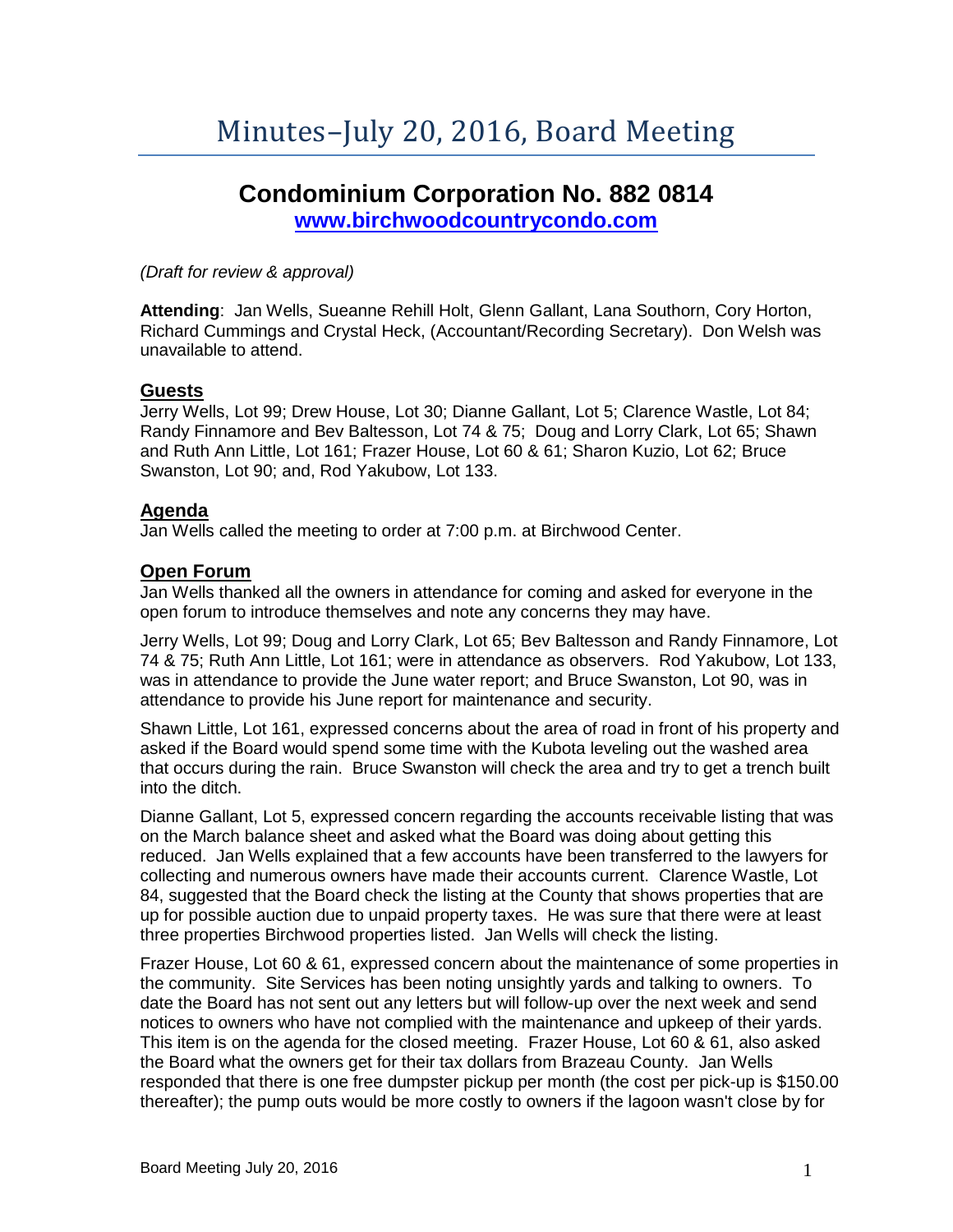disposal; and the County provides some sand during the winter. As well, with the help of the Enhancement Projects Committee, the County installed the new playground, and provides maintenance of the playground. Bev Baltesson, Lots 74 & 75, suggested that a big part of our tax dollars goes to maintenance of County roads and schools. Sueanne Rehill Holt commented that it is important that we maintain a good relationship with the County, and that Birchwood is a private community. Clarence Wastle, Lot 84, explained that Birchwood is a bare land condominium and as such is treated the same as any bare land community, including high rise condominiums; and this is the same treatment as the farmers, i.e., the County doesn't grade their driveways, or provide sand; so Birchwood does get some extra perks.

Frazer House, Lot 61 & 61 also asked about the purpose of the security gate because the code hasn't been changed in years. Jan Wells explained that the cost in changing the code would be expensive as all 127 remotes would have to be reprogrammed. The gate is a deterrent to people who are just driving by. Lorry Clark, Lot 65, suggested that it does reflect in insurance premiums when you are living in a gated community. Glenn Gallant, felt that the Board would have to deal with the security gate code if and when the gate needed to be replaced.

Bev Baltesson, Lot 74, asked if there were any updates from the Enhancement Projects Committee. Shawn Little, Lot 161, reported there were no updates, since the committee has not had a meeting recently, but would be scheduling a meeting soon.

Bruce Swanston, Lot 90, asked the Board about the approval of hiring Robert Graham to remove the trees that are overhanging the roads. Cory Horton said that it was on the agenda to further discuss getting this completed as soon as possible. Glenn Gallant commented that it is imperative to get this done soon.

Sharon Kuzio, Lot 62, asked the Board if there had been a June meeting as she couldn't find the minutes on the website. Lana Southorn said that the June minutes had been uploaded to the website. Cory Horton quickly checked and the minutes weren't there. Lana Southorn will follow-up.

Dianne Gallant suggested that the Board change the meeting notice to show Open Forum, as some owners were not aware of the Open Forum preceding the closed meeting. The Board will discuss this in the closed portion of the meeting.

There have been some concerns with vandalism in the area. Glenn Gallant and Bruce Swanston have talked to some of the parents of the children that were caught doing the damage. The Board reminded all owners to please report anything suspicious to Site Services as well as the RCMP.

Clarence Wastle, Lot 84, wanted to let the Board and owners know that the first reading of the Community Standard Bylaw has been completed. Clarence reported that the Bylaw had a section noting that recreational vehicles could not have adjacent decks or skirting, and that this has been removed from the Bylaw. Clarence Wastle, Lot 84, has concerns about run off in his area, and the culvert on Lot 104 that may need an extension. This is something that needs to be discussed with the owner. After some discussion as to the responsibility for the cost, the Board will include this item in the closed portion of the meeting. Cory Horton commented that the Board and owners need to be proactive with regard to where the survey pins are located on lots, as there may be issues with some of the locations.

Drew House, Lot 30, wants the Board to discuss the information that he handed to Glenn Gallant regarding his property and what the Board can do for him. After much discussion it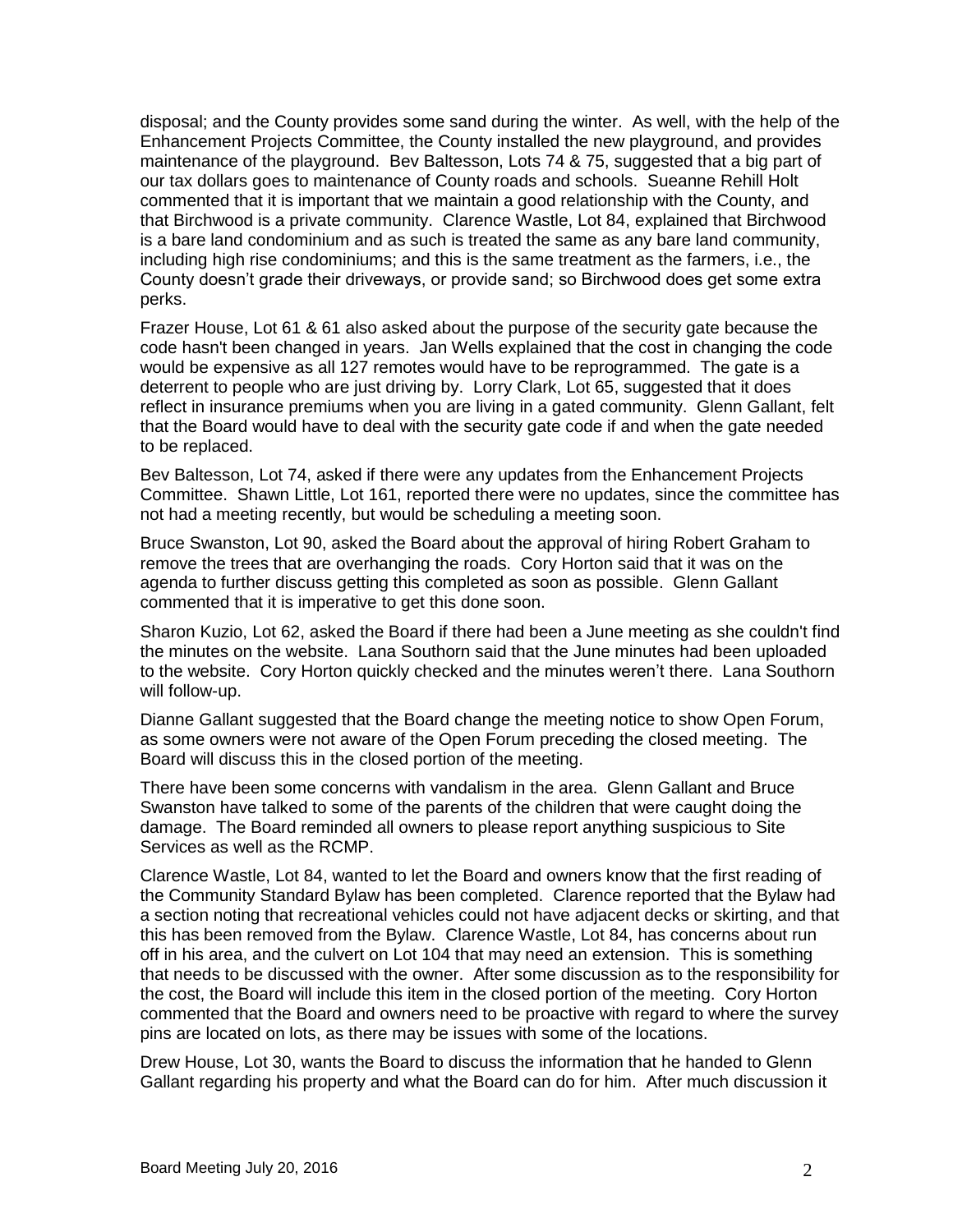was decided this will be discussed at the closed portion of the meeting, thus giving the Board the opportunity to review the information.

The open forum was completed at 8:30 p.m.

# **Board Portion of Meeting**

Jan Wells called the Board portion of the meeting to order at 8:35 p.m. Sueanne Rehill Holt moved that the June 15, 2016 minutes be accepted as presented, seconded by Lana Southorn, carried unanimously.

#### **Water Report**

Rod Yakubow submitted the June reports including water usage for filing. They were no issues to report for the month of June. Water usage for Aspen Grove was 45358 gallons, Cedar Glen was 56247 gallons, and Willow Ridge usage was 45740 & 80764 gallons.

#### **Site Services**

Bruce Swanston was in attendance and did have a report for submission to the Board.Glenn Gallant did not have anything to report.

#### **Financial Report**

Crystal Heck handed out a copy of the April and May financial reports and went through the accounts receivable on the books as of July 20, 2016. Crystal Heck sent out the over 120 day notices to the owners that are currently in arrears along with a copy of the Rules and Regulations, noting the letter notifications. Three owners accounts had been sent to our lawyers to request payment before foreclosure and to date two of the three owners have brought their accounts up to date. Sueanne Rehill Holt asked if Crystal Heck could provide the financial reports before the meeting. Crystal Heck suggested that she didn't want to provide draft reports but she will send Sueanne Rehill Holt copies of the general ledger before the meeting so that she can review this prior to the meeting.

Sueanne Rehill Holt expressed concerns with owners paying condo fees with cash. Owners are reminded that this method is not acceptable and there are only three methods allowed for payment as per the assessment notice sent out in June.

#### **Brazeau County Liaison.**

After some discussions it was decided that the Board needs to have one Board member assuming this position. Sueanne Rehill Holt feels that the Board needs consistency with Brazeau County. Sueanne Rehill Holt moved that Cory Horton represent the Board as County Liaison, seconded by Lana Southorn, carried unanimously.

#### **Birchwood Enhancement Projects Committee.**

No updates as per Shawn Little in the open forum.

# **Old Business**

**Dust Control.** Don Welsh contacted Brazeau County some time ago in this regard. *Action:* Cory Horton will follow-up with the County.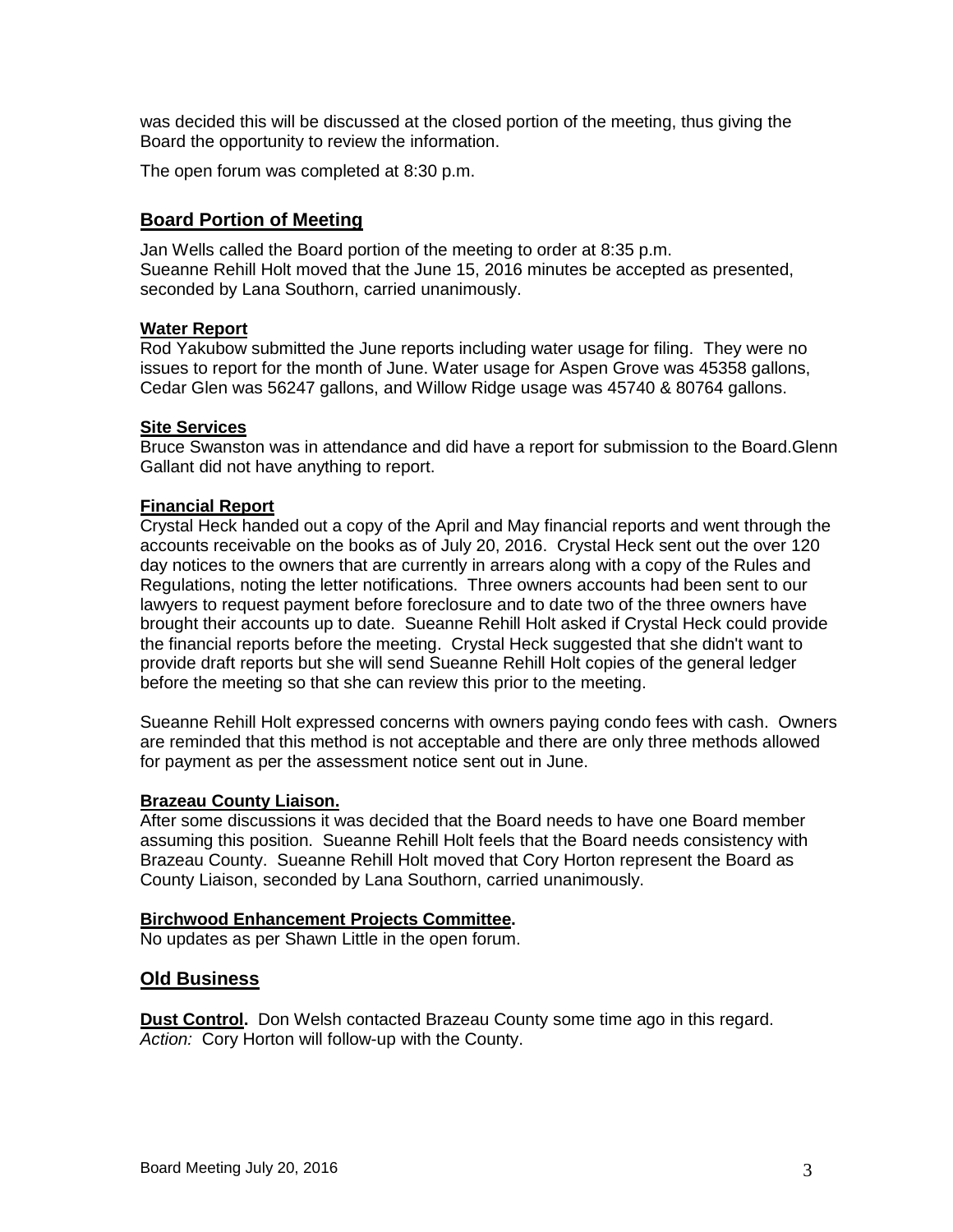**Fence Lot 23 - email May 3, 2016** Glenn Gallant talked to the owner and they are undecided as to what they want and they will get back to the Board when they want to proceed. *Tabled.*

## **Reserve Fund Study**

*Action:* Jan Wells has scheduled a Board meeting on August 3rd, 7:00 p.m. at Birchwood Center, with Karrie Jones, Keystone Field Engineering.

**Shoring Device.** Glenn Gallant has not had a chance to talk to any contractors. *Action:* Cory Horton will follow-up.

**Golf Carts Driven in the Community under the age of 16.** Cory Horton called the RCMP and found that golf carts and ATV's are considered the same and currently there are no laws prohibiting children from driving them. Cory Horton suggested that we may need to put something in the Rules and Regulations or Bylaws in this regard. Sueanne Rehill Holt has some concerns about changes to the Bylaws because of the liabilities. Jan Wells also commented that there would be no way to enforce this topic within the Rules and Regulations. Jan Wells has contacted our insurance company, and will have information in this regard soon.

**FireSmart Program.** A presentation is scheduled for July 27th at Lindale Hall, from 5:30 - 7:30 p.m. Notices have been posted on the Community Notice Board, the Security Gate, and at the Center.

**Keyless Entry Code.** Jan Wells has tried to change the code but needs someone else to help. Sueanne Rehill Holt will try to change it later this week.

**Light Boxes.** Glenn Gallant got a quote of \$570.00 per box from United Truck for an 18" x 18" x 4 ft. high, unpainted, two doors, locks, and hinges. Aluminum boxes would be over \$1.000. *Action:* Glenn Gallant will get another two quotes for the August 17<sup>th</sup> meeting, and will prepare a list of the light boxes that are in critical need of replacement.

# **Items Arising from Open Forum.**

**Unsightly properties**. *Action:* Glenn Gallant and Richard Cummings will prepare a list of properties that need to be cleaned up, and will follow-up with letters to the owners who have not complied with maintenance and upkeep of their property.

**Board Meeting Notice.** The Board meeting notice posted at the security gate is in need of a change to show that an Open Forum precedes the closed Board meeting. *Action:* Lana Southorn and Jan Wells will arrange to have a new sign made.

**Lot 161, leveling washed out area.** *Action:* Bruce Swanston will follow-up.

**Tree Trimming**. The Board felt this was a good quote and approved the work. *Action:* Glenn Gallant will arrange for the work to be done, and will talk to any owners that have trees on their property that overhang the road and need to be trimmed.

**Culverts**. *Action*: Glenn Gallant and Bruce Swanston will determine which culverts need to be cleaned out, and proceed to complete that job.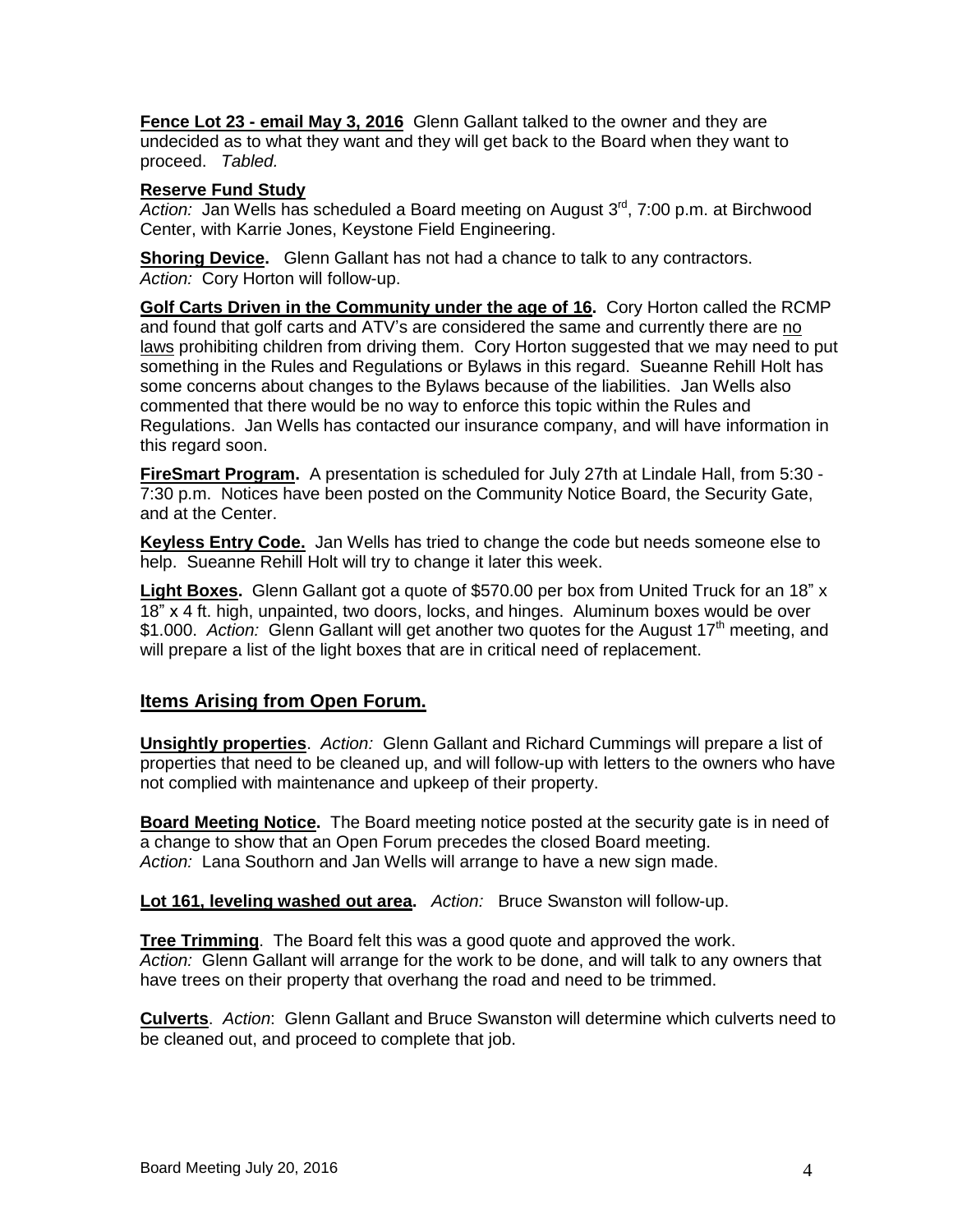**Lot 30.** The Board reviewed the letter from the Engineering firm.

*Action:* Cory Horton will talk to the Engineering firm to get clarification on the letters for requirements from Keystone and Brazeau County. The Board does not need to approve if the County and home owner have an agreement.

# **New Business**

**Brazeau County Land Use Bylaw changes.** An information session scheduled for July 27th at Lindale hall, following the FireSmart Program Presentation. Lana Southorn posted notices on the Community Notice Board, Security Gate and the Center.

**Back-up for Security/Site Services**. The need for back-up for Security/Site Services was discussed. *Action:* Glenn Gallant and Richard Cummings will talk to Bruce Swanston regarding training for the site services backup person as soon as possible.

**Well House at Cedar Glen**. An e-mail was received from Alberta Environment on July 5, 2016 regarding the requirement to the tank volume and building space. The e-mail suggested that he would need to do some research and get back to the Board.

**Quotes for Gravel**. Quotes for gravel obtained by Cory Horton were discussed. Jan Wells asked about the timing of the quotes and how long they are good for. Cory Horton said that normally dates are noted on the quotes. Glenn Gallant will abstain from discussion and voting on issues regarding gravel since he is as one of the suppliers. Drayton Sand & Gravel was \$23. per tonne, Associated Aggregates was \$25. per tonne, Glenn Gallant was \$22.50 per tonne, and River Valley was \$21.45 per tonne. Sueanne Rehill Holt moved that the Board go with River Valley for supplying gravel as they are the lowest bid, seconded by Jan Wells, carried unanimously. *Action:* Glenn Gallant will inform Bruce Swanston of the decision of the vote.

# **Revision of Development Permit.** *Tabled*.

#### **New owners**.

Lot 87, Jim Bremner. Lana Southorn was able to deliver a welcome package to the new owner.

#### **Correspondence**

-Brazeau County - FireSmart Program, Land use bylaw information session, FOIP.

- -Arrears notices
- -Witten Law correspondence,
- -Non compliance letters and email.
- -Development Applications.

# **Adjournment**

Meeting adjourned at 11:15 p.m.

## **The next meeting will be at 7:00 p.m., Wednesday, August 17, 2016, at Birchwood Center.**